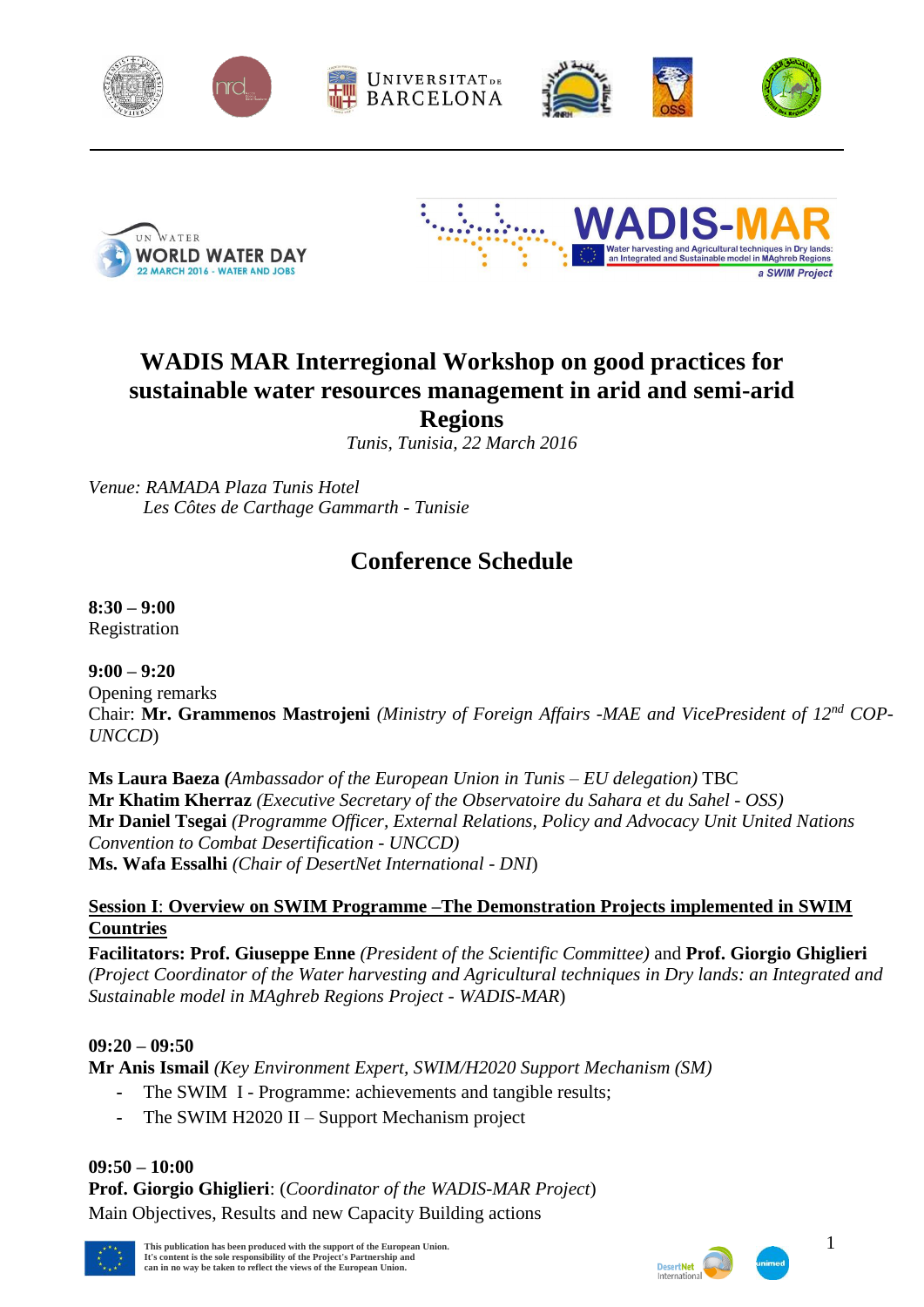









#### **10:00 – 11:00**

## **Wadis Mar special contribution**

**Mr Alberto Carletti** (*Desertification Research Centre – NRD -UNISS*): Hydrogeological Model and MAR Systems in Tunisia and Algeria

**Prof. Albert Soler** (*Barcelona University*): Isotopic tools applied to the hydrogeochemical characterization of two watersheds in Maghreb Regions (Oued Biskra-Algeria and Oum Zessar-Tunisia)

**Mr Kamel Nagaz** (Institut des Regions Arides – IRA) Agronomic activities in Médenine Region **Mr Mohamedou Baba Sy** (OSS) South-South Exchanges Experiences and Dissemination actions

#### **11:00 – 11:15 Coffee Break**

### **11:15 – 11:35**

**Prof. Mladen Todoroviç (***International Centre for Advanced Mediterranean Agronomic Studies (CIHEAM) – Mediterranean Agronomic Institute of Bari (CIHEAM-IAMB)* Adaptation to Climate Change of the Mediterranean Agricultural Systems – ACLIMAS project results

### **11:35 – 11:55**

**Mr Mohammed Obidallah** *(Assistant Director for Technical* Affairs *of the Friends of the Earth Middle East (FoEME) - SWIM All Across the Jordan Project)* All Across Jordan project results

## **11:55 – 12:15**

**Mr Andrea De Angelis** *(Project Manager of the IMPROWARE Project - Department for Sustainable Development, Climate Change and Energy – Italian Ministry for the Environment, Land and Sea)*

Innovative Means to Protect Water Resources in the Mediterranean Coastal Areas through Re-injection of Treated Water – IMPROWARE project results

#### **12:15 – 12:35**

**Mr Khaled Bedoui** *(Deutsche Gesellschaft für Internationale Zusammenarbeit (GIZ) GmbH - Mediterranean Region and Middle East Division and Senior Technical Advisor of Sustain Water MED Project)*

Network of demonstration activities for sustainable integrated wastewater treatment and reuse in the Mediterranean – Sustain Water MED project results

**12:35 – 13:00 Open discussion**

## **13:00– 14:30 Lunch break**

#### **Session II: Success stories and good practices on sustainable water resource management in arid and semi-arid environments**

Facilitators: Prof. Giuseppe Enne (President of the Scientific Committee) and Prof. Giorgio Ghiglieri (Project Coordinator WADIS-MAR)